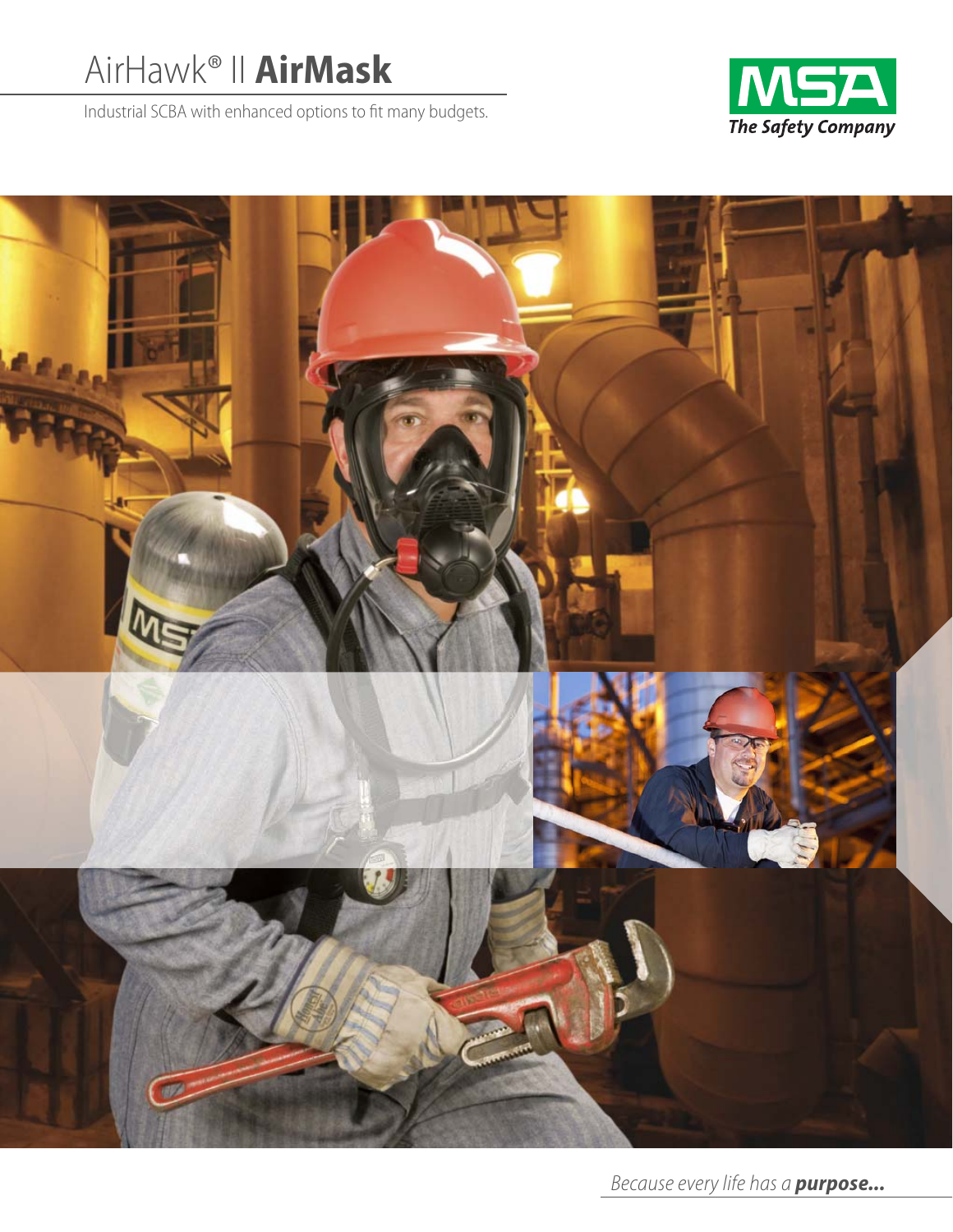# AirHawk II **AirMask**

Keep the basics and add the choices. Lightweight, durable and economical SCBA for many industrial IDLH (immediately dangerous to life or health) applications fits any budget. Lower-cost options are provided with many choices not offered with any other industrial air mask, in both low-pressure and high-pressure versions. MSA fire service components are now offered for non-fire service applications such as industrial, agricultural, wastewater, HazMat, and HVAC.

The AirHawk II Air Mask is built from six major components: facepiece, carrier and harness assembly, cylinder, first-stage regulator, mask-mounted regulator, and End-of-Service-Time-Indicator (EOSTI). Choose from the proven Ultra Elite® Facepiece or new industrial Advantage® 4000 Facepiece, three facepiece sizes, two nosecup sizes, and SoftFeel® Rubber or silicone rubber. NIOSH-approved.

# **Ultra Elite Facepiece features**

- One-way check valve prevents exhaled air from entering mask-mounted regulator
- Molded polycarbonate lens
- Mechanical speaking diaphragm for short-range communications
- Five adjustable rubber straps for exceptional head comfort, security and safety
- Optional heat-resistant Kevlar hairnet-style head harness

#### **Advantage 4000 Facepiece features**

- Adapters to convert Advantage Facepiece to Twin-Cartridge Respirator (uses bayonet-style Advantage Cartridges) or RD40 Facepiece
- One-way check valve prevents exhaled air from entering mask-mounted regulator
- Molded polycarbonate lens
- Four-point silicone head harness for exceptional comfort and security
- Optional polyester net or Kevlar net head harness

#### **AirFrame™ Carrier and Harness Assembly**

MSA's durable AirFrame Carrier and Harness assembly provides standard large side handles and central attachment point to pull workers to safety in rescue scenarios. Assembly distributes SCBA weight over user's hips for comfort and stability. Ergonomically designed glass fiber-reinforced composite thermoset plastic backplate provides spine strain relief. Key components are detachable without special tools. Features include:

- Harness components in nylon or high-strength Kevlar.
- Shoulder straps with easy-to-release friction buckles to positively retain pull straps.
- Incorporated center-pull waist belt system.
- Optional shoulder pads, lumbar pad and chest strap for extra comfort.
- Cylinder band in nylon or Kevlar, secured by adjustable nylon buckle to retain various cylinder sizes.
- Optional open-form stainless steel cylinder band for rapid drop-in cylinder replacement.





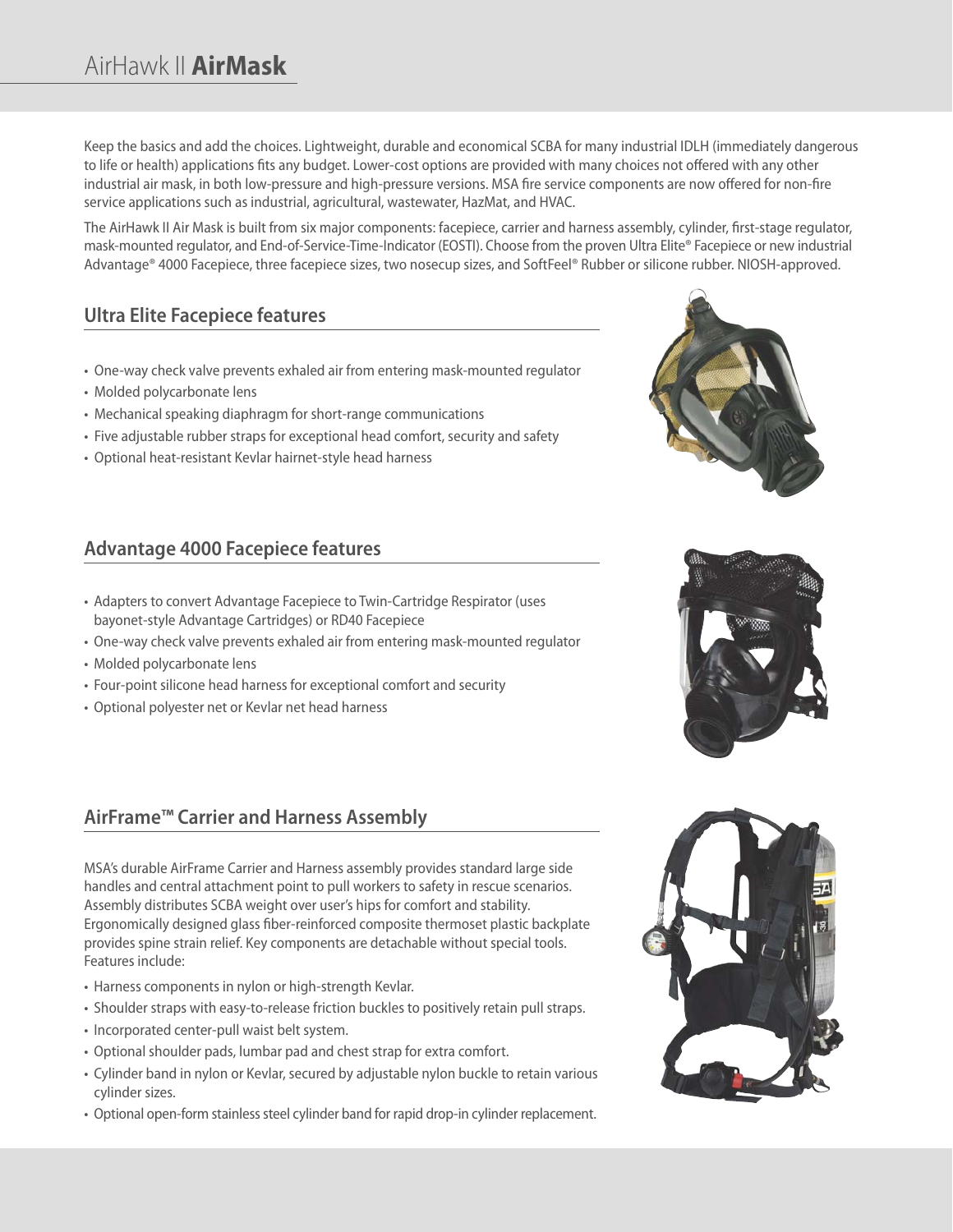





#### **CYLINDERS**

Choose from three low-pressure (2216 psig) 30-minute-rated cylinders.

- Carbon-wrapped, fiberglass hoop-wound or all aluminum construction cylinders
- High-pressure (4500 psig) carbon-wrapped cylinders in 30-, 45- or 60-minute durations

#### **PR14™ FIRST-STAGE REGULATOR**

- Only 14 replaceable parts for maintenance without special tools
- Teflon-coated/anodized valve bodies minimize internal component friction and maximize service life



#### **MASK-MOUNTED REGULATOR**

Second-stage Firehawk® Regulator offers slide-to-connect (S-T-C) or push-to-connect (P-T-C) regulator attachments.

- Integrated shut-off prevents cylinder air loss when disconnecting second-stage regulator from facepiece.
- Firehawk Regulator has only 22 replaceable parts for maintenance without special tools.



#### **EOSTI**

MSA's Audi-Larm™ Audible Alarm with air-actuated, continuously-ringing warning bell automatically sounds when air supply cylinder reaches 25% of rated service life.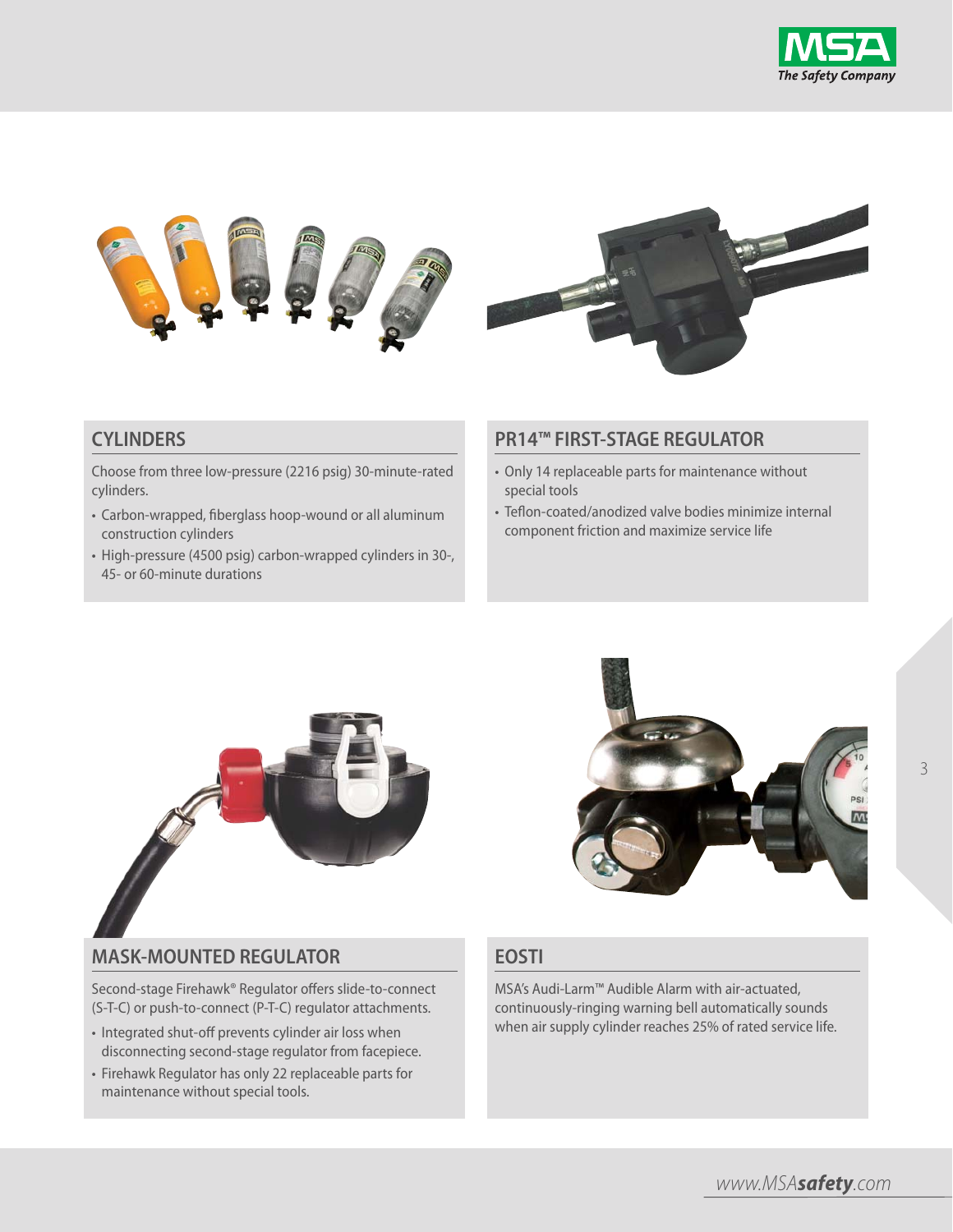#### Options

Optional airline attachment configures AirHawk II Air Mask with second port for air-line connection from independent air source (air compressor or cascade system), allowing workers an external air source as their primary air supply, conserving cylinder air for emergency escape.



## **Optional Heads-Up Display**

Wireless Heads-Up-Display (HUD) System can be used with Ultra Elite Facepiece; eliminates snag hazards, provides easymaintenance modularity. System is built with two primary components, integrated transmitter and receiver. HUD Transmitter provides user with remaining cylinder air volume through four colored light logic LEDs:

- Four green lights: 76 to 100% cylinder volume
- Three green lights: 51 to 75% cylinder volume
- Two flashing amber lights: 26 to 50% cylinder volume
- Flashing red light: 0 to 25% cylinder volume

# **Optional Shoulder-mounted Quick-Fill® System EBS Accessory**

Connection offers SCBA cylinder refill from mobile compressor or cascade system.

- Allows transfilling between two SCBA wearers, providing emergency breathing system (EBS).
- Wearer's air supply is extended over longer duration when remote cascade system or other compressed air source is located remotely, allowing transfill and refill in IDLH atmospheres.



### **Optional Emergency Egress Rescue Belt II System**

The Rescue Belt II System NIOSH-certified emergency egress system is integral to SCBA waist belt, equipped complete with 50-ft Kevlar line and rappelling hardware. Innovative emergency egress device lets workers rappel to safety should they become trapped in a building's upper level.

## **Optional ICM® Tx Integrated PASS/HUD Transmitter**

ICM Tx Integrated PASS/HUD Transmitter features Personal Alert Safety System (PASS) and HUD Transmitter combined within single housing. Wireless system eliminates snag hazards and is easily replaceable.

### **Optional Rapid Intervention Crew (RIC) System**

Rapid Intervention Crew connection uses Quick-Fill System URC (Universal Rescue Connection), enabling quick SCBA cylinder refilling (less than a minute) from mobile compressor or cascade system.

- Transfill between two SCBA wearers to provide emergency breathing system (EBS) while maintaining NIOSH approvals.
- RIC System extends wearer's air supply over longer duration when remote cascade system or other compressed air source is located remotely, allowing wearers to transfill and refill in IDLH atmospheres.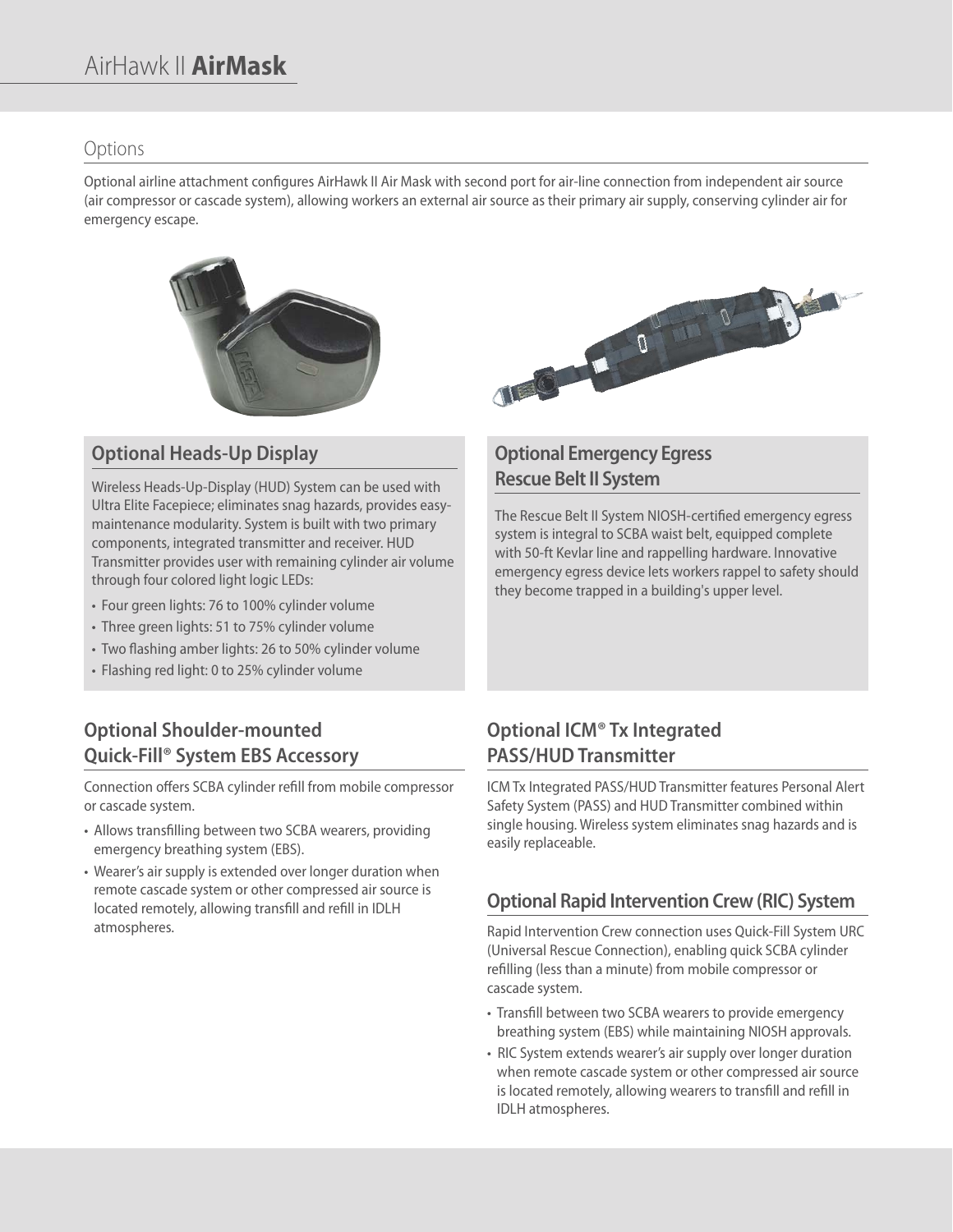

**Because your life may depend upon it,** your MSA AirHawk II Air Mask must be reliable. MSA, an ISO 9001.2000-certified organization, uses the most progressive design, manufacturing and quality assurance practices globally available. Listed here are a few contributors to MSA's long track record of air mask reliability:

- In-house manufacturing of every pneumatic, electronic and structural air mask component for optimal quality and performance.
- Use of highest quality and grades of stainless steel and aluminum, with select blends of rubber and plastic molding compounds for high strength and durability.
- Rugged electronics designed for RFI (radio frequency interference) immunity; electronics must pass stringent in-house RFI testing chamber before use.
- Best-in-class service network with more than 2,000 certified repair facilities and service specialists.

### **Spectacle Kit**

For workers who must wear corrective lenses, spectacle kit is easily inserted into facepiece. Kit includes wire support, rubber guide and one pair of metal-frame spectacles.

|                      | <b>Part Number</b> | <b>Description</b>                                                                 |
|----------------------|--------------------|------------------------------------------------------------------------------------|
| <b>SPECTACLE KIT</b> | 10029298           | Prescription Eyeglass Kit for Advantage 4000<br>Facepiece, (S-7 shape, 44 mm lens) |
|                      | 804638             | Prescription Eyeglass Kit for Ultra Elite Facepiece<br>(S-7 shape, 48 mm lens)     |



### **Lens Covers**

Lens covers are available in clear and smoke-tinted for convenient scratch protection.

|                    | <b>Part Number</b> | <b>Description</b>                                                    |
|--------------------|--------------------|-----------------------------------------------------------------------|
| <b>LENS COVERS</b> | 491500             | Ultra Elite Facepiece clear cover lens (25/pack)                      |
|                    | 805456             | Ultra Elite Facepiece smoke-tinted cover lens (25/pkg)                |
|                    | 10031542           | Advantage 4000 Facepiece clear cover lens (25/pkg)                    |
|                    | 10031543           | Advantage 4000 Facepiece smoke-tinted cover lens<br>$(25/\text{pkq})$ |



### **MSA Confidence Plus® Germicidal Cleaner**

Mix with warm water for a germicidal cleaner that is effective against various microorganisms including immunodeficiency virus Type 1 (HIV-1) (associated with AIDS). EPA-approved for use with safety equipment.

|                                                        | <b>Part Number</b> | <b>Description</b>                 |
|--------------------------------------------------------|--------------------|------------------------------------|
| l MSA CONFIDENCE PLUS  <br><b>GERMICIDAL CLEANER  </b> | 10009971           | Confidence Plus Germicidal Cleaner |

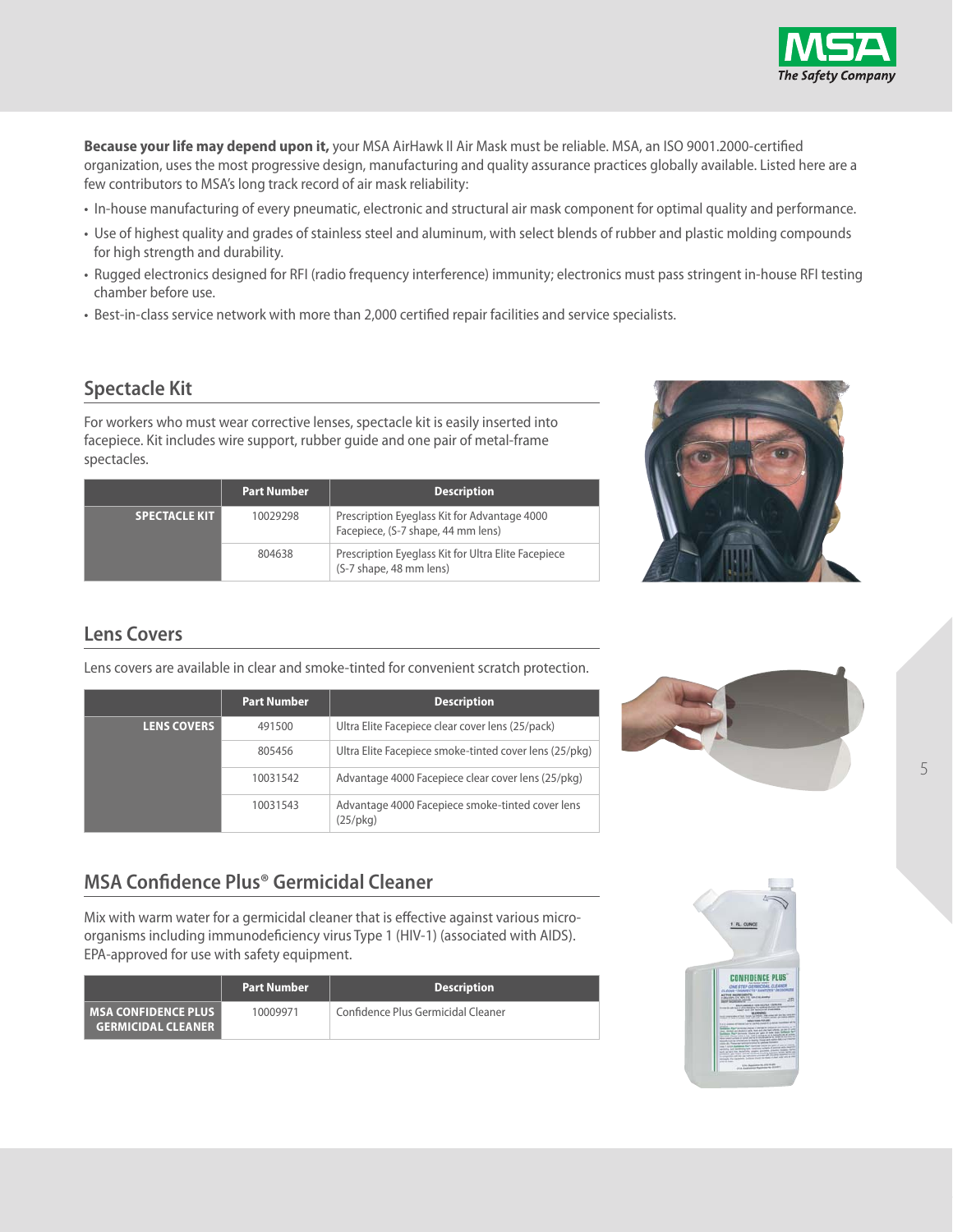### **Storage Cabinets**

Single unit, wall-mounted, chemical-resistant ABS plastic case resists weathering, moisture and corrosion to ensure that SCBA stay in ready-to-use condition.

|                         | <b>Part Number</b> | <b>Description</b>                                                                |
|-------------------------|--------------------|-----------------------------------------------------------------------------------|
| <b>STORAGE CABINETS</b> | 10052744           | Single case for SCBA supplied with LP30, HP45, HP60,<br>and low-profile cylinders |
|                         | 10052745           | Single case for SCBA supplied with H30 cylinders only                             |



### **AirHawk II SCBA**



- $\bullet$  Optional shoulder pads
- **<sup>** $\bullet$ **</sup>** Optional carbon cylinder
- **e** Air frame carrier and harness
- **<sup>o</sup>** Nylon or Kevlar harness
- $\bullet$  Optional stainless steel cylinder band
- **<sup>O</sup>** Optional chest strap
- **1** Easy-to-release friction buckles
- **<sup>0</sup>** Optional lumbar pad
- **o** Audi-Larm EOSTI
- **a** Optional air-line attachment
- **<sup>O</sup>** PR14 Pressure Regulator
- **d** FirehawkMMR regulator
- **<sup>6</sup>** Center-pull waist belt
- **g** Advantage 4000 Facepiece
- $\bullet$  Cylinder pressure gauge

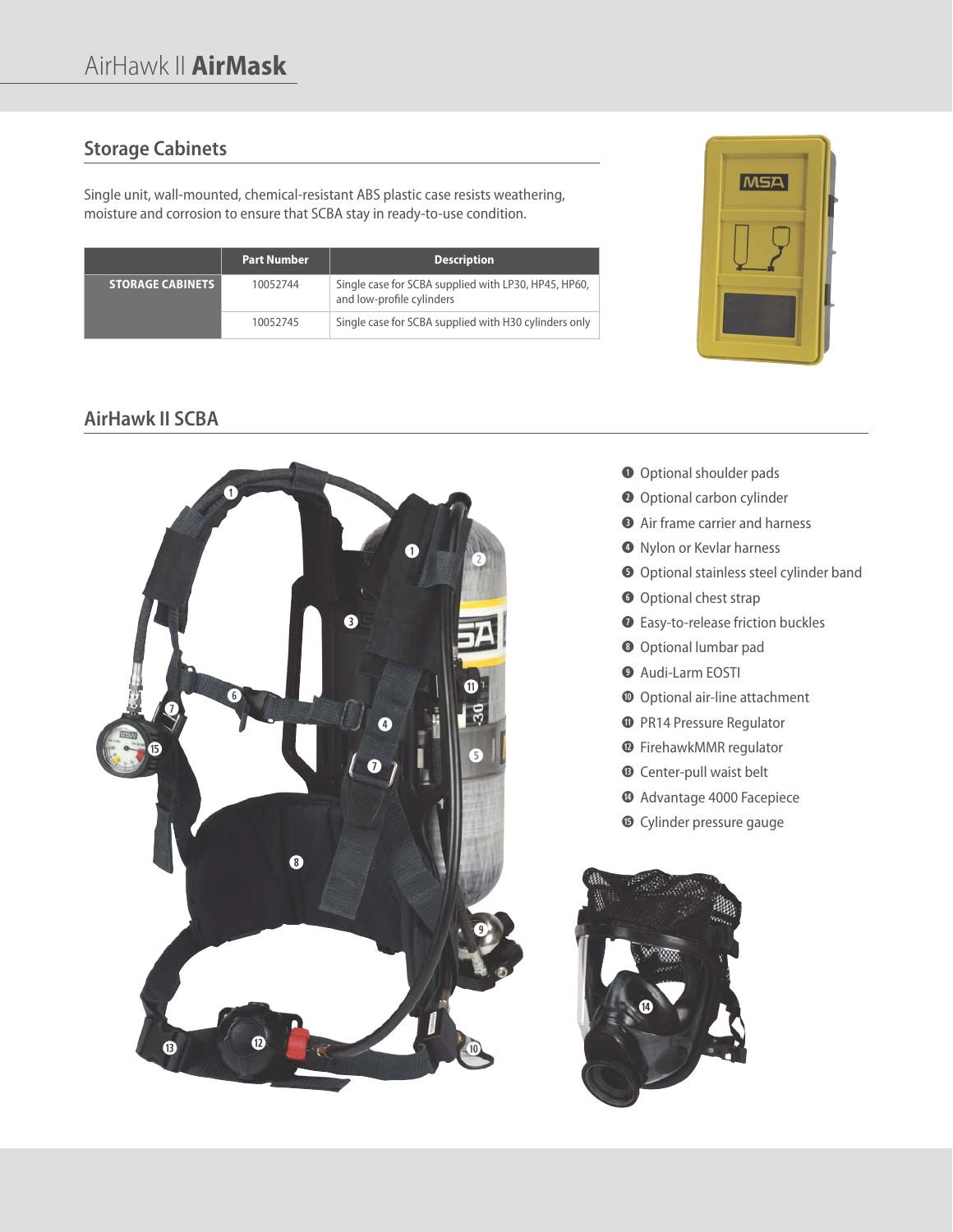

# Ordering Information

| <b>SCBA</b>       | <b>Harness</b>               | <b>Facepiece</b>                                                    | <b>Cylinder</b>                          | Case      | <b>Part Number</b> |
|-------------------|------------------------------|---------------------------------------------------------------------|------------------------------------------|-----------|--------------------|
| AirHawk II (2216) | Nylon with chest strap       | Ultra Elite, medium, Hycar™ Rubber, rubber head harness             | Aluminum 30-minute<br>cylinder           | Hard case | 10095800           |
| AirHawk II (2216) | Nylon with chest strap       | Ultra Elite, medium, Hycar Rubber, rubber head harness              | Aluminum 30-minute<br>cylinder           | No case   | 10095801           |
| AirHawk II (2216) | Nylon with chest strap       | Ultra Elite, medium, Hycar Rubber, SpeeD-ON®<br><b>Head Harness</b> | L30 carbon-wrapped<br>30-minute cylinder | Hard case | 10095802           |
| AirHawk II (2216) | Nylon with chest strap       | Ultra Elite, medium, Hycar Rubber, SpeeD-ON<br><b>Head Harnesss</b> | L30 carbon-wrapped<br>30-minute cylinder | No case   | 10095803           |
| AirHawk II (2216) | Nylon with chest strap       | Advantage 4000, medium, Hycar Rubber, polyester net<br>head harness | Aluminum 30-minute<br>cylinder           | Hard case | 10095804           |
| AirHawk II (2216) | Nylon with chest strap       | Advantage 4000, medium, Hycar Rubber,<br>rubber head harness        | Aluminum 30-minute<br>cylinder           | No case   | 10095805           |
| AirHawk II (2216) | Nylon with chest strap       | Advantage 4000, medium, Hycar Rubber, polyester net<br>head harness | L30 carbon-wrapped<br>30-minute cylinder | Hard case | 10095806           |
| AirHawk II (2216) | Nylon with chest strap       | Advantage 4000, medium, Hycar Rubber, polyester net<br>head harness | L30 carbon-wrapped<br>30-minute cylinder | No case   | 10095807           |
| AirHawk II (2216) | Nylon with chest strap       | No facepiece                                                        | No cylinder                              | No case   | 10116783           |
| AirHawk II (4500) | Kevlar with chest strap      | Ultra Elite, medium, Hycar Rubber, SpeeD-ON Head Harness            | 45-minute<br>carbon low profile          | Hard case | 10116452           |
| AirHawk II (4500) | Nylon with chest strap       | Advantage 4000, medium, Hycar Rubber,<br>polyester net head harness | 45-minute<br>carbon low profile          | Hard case | 10116453           |
| AirHawk II (4500) | Nylon without<br>chest strap | Advantage 4000, medium, Hycar Rubber,<br>polyester net head harness | 45-minute carbon                         | No case   | 10116454           |
| AirHawk II (4500) | Nylon without<br>chest strap | Advantage 4000, medium, Hycar Rubber,<br>rubber head harness        | 30-minute carbon                         | No case   | 10116781           |
| AirHawk II (4500) | Nylon with chest strap       | No facepiece                                                        | No cylinder                              | No case   | 10116782           |

7